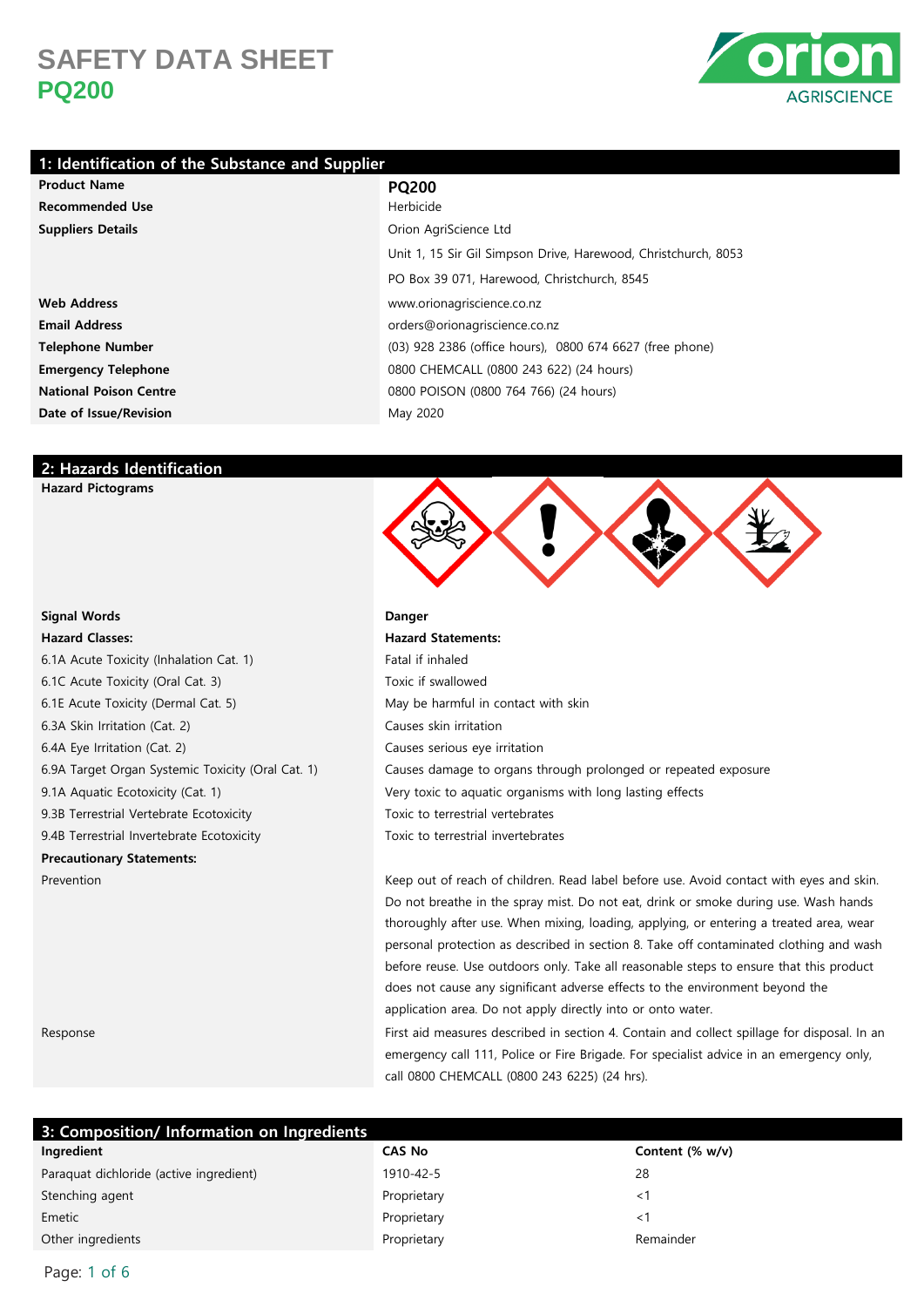

### **4: First Aid Measures**

If medical advice is needed, have product container or label at hand. For advice call the National Poisons Centre or a Doctor **Ingestion:** Rinse mouth. Seek medical advice immediately. **Skin Contact:** Wash with plenty of soap and water. Seek medical advice if irritation occurs or if feeling unwell. **Eye Contact:** Rinse cautiously with water for several minutes. Remove contact lenses, if easy to do so. Continue rinsing. Seek medical advice immediately. **Inhalation:** Remove to fresh air and keep at rest in a position comfortable for breathing. Seek medical advice immediately. **Workplace Facilities:** Hand wash facility. Eye wash facility Advice to Doctor: Rapid treatment is essential. Refer to an authoritative text on treatment, e.g., Recognition and Management of Pesticide Poisonings, US EPA, Chapter 16 Paraquat and Diquat http://www2.epa.gov/pesticide-worker-safety/pesticide-poisoning-handbook-complete-document Eye splashes should be referred to a specialist after initial treatment **National Poison Centre** 0800 POISON (0800 764 766) (24 hours) Symptoms of Exposure which could occur if this material is not handled in accordance with instructions: **Ingestion:** Burning pain in mouth, throat, chest and upper abdomen. Inflammation or ulceration of the mouth, nose, throat and oesophagus. Vomiting, diarrhoea, giddiness, headache, fever **Skin Contact:** Irritation. Prolonged contact can cause redness, blistering, abrasion, ulceration, cracking of the skin and ridging of fingernails. Can be absorbed via the skin, especially through cuts, blisters, ulcers, etc. **Eye Contact:** Irritation. Splashes of concentrate may cause severe conjunctivitis and corneal damage **Inhalation:** Cough, sore throat, laboured breathing, headache, nosebleeds

| 5: Fire-Fighting Measures                 |                                                                                                     |
|-------------------------------------------|-----------------------------------------------------------------------------------------------------|
| <b>Fire/Explosion Hazard</b>              | Non-Flammable                                                                                       |
| <b>HAZCHEM Code</b>                       | 2X                                                                                                  |
| <b>ERP Guide No</b>                       | 34                                                                                                  |
| <b>Extinguishing Media</b>                | Water spray, foam, dry chemical or C02. Avoid water jet.                                            |
| <b>Fire Fighting Instructions</b>         | During a fire, toxic fumes may be emitted. Wear self-contained breathing apparatus. Contain runoff. |
| <b>Specific Hazards Arising from Fire</b> | No data available                                                                                   |

| 6: Accidental Release Measures   |                                                                                                            |
|----------------------------------|------------------------------------------------------------------------------------------------------------|
| <b>Personal Precautions</b>      | Caution: Floors may be slippery if wet. Wear personal protective clothing and equipment as described in    |
|                                  | section 8. Exclude non-essential people from the area.                                                     |
| <b>Environmental Precautions</b> | Prevent further spillage or leakage. Prevent material from entering drains, waterways, etc.                |
| Clean Up                         | Absorb spillage with inert material such as spill kit, sand or cat litter. Collect and place in a sealable |
|                                  | container for disposal. Wash down affected area with water and detergent. Absorb and collect washings for  |
|                                  | disposal. Dispose of safely to a suitable landfill.                                                        |

| 7: Handling and Storage |                                                                                                            |
|-------------------------|------------------------------------------------------------------------------------------------------------|
| Storage:                | Keep out of reach of children. Store in the original tightly closed container in a locked and secure area. |
|                         | Never put in a drinks container.                                                                           |
| Handling and Use:       | Refer to Prevention statements in section 2 above. Exclude people and animals from the application area,   |
|                         | both during application and for the duration of the REI. Do not use with a mist blower or fogger.          |
| <b>REI</b>              | 24 hours from application and when sprayed foliage is dry                                                  |
|                         |                                                                                                            |

| 8: Exposure Controls / Personal Protection |                  |
|--------------------------------------------|------------------|
| Tolerable Exposure Limit                   | None established |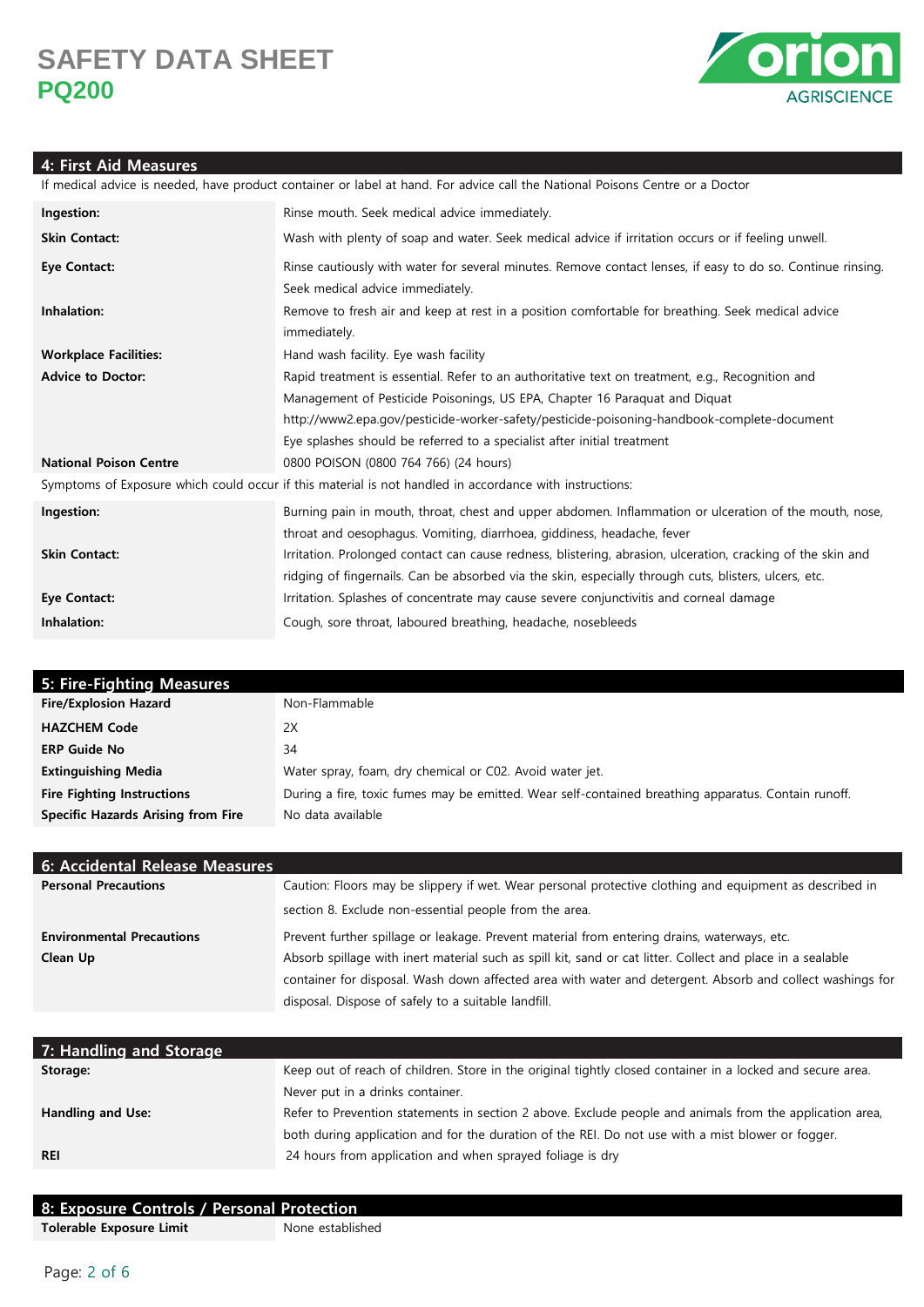

| <b>Workplace Exposure Standards</b> | Paraquat 0.1 mg/m3 (8hr TWA)                                                                                 |
|-------------------------------------|--------------------------------------------------------------------------------------------------------------|
| <b>Engineering Controls</b>         | Select spray application equipment to minimize exposure to operator and bystanders                           |
| <b>Personal Protection:</b>         |                                                                                                              |
| Eye                                 | Safety glasses/goggles or face shield when mixing or applying                                                |
| <b>Skin</b>                         | Chemical resistant coveralls with hood tightly fitting at head, wrists and ankles (e.g., Tychem F suit),     |
|                                     | chemical resistant boots and chemical resistant gloves (e.g. nitrile, neoprene, rubber, barrier multilayer). |
| Respiratory                         | Respirator (organic vapour and particulate matter)                                                           |

Clean protective equipment after use

| 9: Physical and Chemical Properties |  |  |
|-------------------------------------|--|--|
| Dark Green Liquid                   |  |  |
| Characteristic pyridine             |  |  |
| No data available                   |  |  |
| $2.0 - 6.0$                         |  |  |
| No data available                   |  |  |
| $>100^{\circ}$ C                    |  |  |
| Not Applicable                      |  |  |
| Not Applicable                      |  |  |
| Not Applicable                      |  |  |
| No data available                   |  |  |
| No data available                   |  |  |
| 1.08 g/mL (approx.)                 |  |  |
| Soluble                             |  |  |
| See section 12                      |  |  |
| Not Applicable                      |  |  |
| No data available                   |  |  |
| No data available                   |  |  |
|                                     |  |  |

| 10: Stability and Reactivity            |                                                                                        |
|-----------------------------------------|----------------------------------------------------------------------------------------|
| <b>Stability</b>                        | Stable under normal conditions                                                         |
| <b>Hazardous Reactions</b>              | None Expected                                                                          |
| Incompatibility                         | None Known. Can cause corrosion when in contact with metals such as steel or aluminum. |
| <b>Hazardous Decomposition Products</b> | None Known                                                                             |
|                                         |                                                                                        |

### **11: Toxicological Information**

This section describes effects which could occur if this material is not handled in accordance with this data sheet and label instructions

| <b>Acute Oral Toxicity</b>       | $LD50 > 50$ mg/kg                                                                                          |
|----------------------------------|------------------------------------------------------------------------------------------------------------|
| <b>Acute Dermal Toxicity</b>     | $LD50 > 2000$ mg/kg                                                                                        |
| <b>Acute Inhalation Toxicity</b> | $LD50 < 0.05$ mg/L                                                                                         |
| <b>Skin Irritant/Corrosive</b>   | Skin Irritant                                                                                              |
| <b>Eye Irritant/Corrosive</b>    | Strongly Irritating                                                                                        |
| <b>Sensitisation Effects</b>     | None                                                                                                       |
| <b>Mutagenic Effects</b>         | None                                                                                                       |
| <b>Carcinogenic Effects</b>      | None                                                                                                       |
| <b>Reproductive Effects</b>      | None                                                                                                       |
| <b>Specific Organ Toxicity</b>   | Paraquat has life threatening effects on the lungs, gastrointestinal tract, kidney, liver, heart and other |
|                                  | organs                                                                                                     |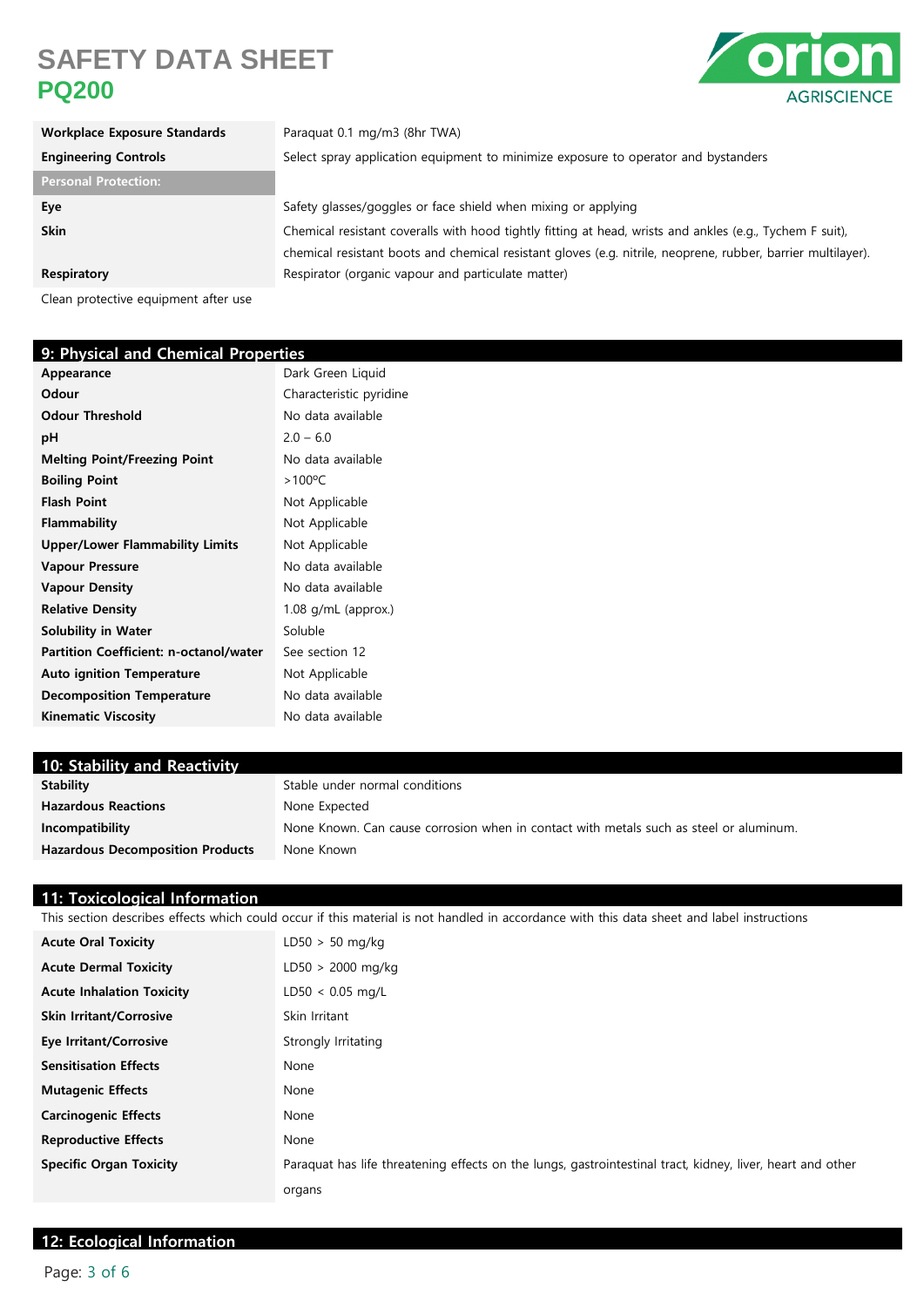

### This section describes effects which could occur if this material is not handled in accordance with this data sheet and label instructions

| The following information is presented in respect of the active ingredient: |                                                                 |                               |
|-----------------------------------------------------------------------------|-----------------------------------------------------------------|-------------------------------|
|                                                                             | Acute Oral LD50 (Bobwhite quail) 175 mg/kg<br>٠                 |                               |
|                                                                             | LC50 (96 hr) (Rainbow trout) 26 mg/l<br>$\bullet$               |                               |
|                                                                             | LC50 (48 hr) (Daphnia) 6.1 mg/l<br>٠                            |                               |
|                                                                             | Algae EC50 (96 hr) 0.10 mg/l<br>٠                               |                               |
|                                                                             | Acute Oral LD50 (Bee) 36 µg/bee (moderately toxic)<br>$\bullet$ |                               |
| Persistence/degradability                                                   | Biodegradable. DT50 (soil) 2800 days (typical)                  |                               |
| <b>Bioaccumulative Potential</b>                                            | Octanol-water partition coefficient                             | $LogP = -4.5$ (low)           |
| Soil Mobility                                                               | Soil organic carbon water partitioning coefficient              | $Koc = 1000000$ (none mobile) |
| <b>Environmental Exposure Limit:</b>                                        | None established                                                |                               |
|                                                                             |                                                                 |                               |

| <b>13: Disposal Considerations</b> |                                                                                                       |
|------------------------------------|-------------------------------------------------------------------------------------------------------|
| Product                            | Dispose of product by using it in accordance with the label. Waste product should be disposed of to a |
|                                    | suitable landfill. For disposal of large quantities contact Orion AgriScience Ltd.                    |
| <b>Container</b>                   | Dispose of to a suitable landfill or via AgRecovery. Do not burn. Do not use packaging for any other  |
|                                    | purpose.                                                                                              |

| 14: Transport Information     |                                                                 |
|-------------------------------|-----------------------------------------------------------------|
| <b>Dangerous Goods</b>        |                                                                 |
| <b>UN Number</b>              | 3016                                                            |
| <b>Proper Shipping Name</b>   | BIPYRIDYLIUM PESTICIDE, LIQUID, TOXIC (PARAQUAT DICHLORIDE 28%) |
| <b>Class</b>                  | 6                                                               |
| <b>Subsidiary Class</b>       | None                                                            |
| <b>Packing Group</b>          | Ш                                                               |
| <b>Additional Information</b> | <b>MARINE POLLUTANT</b>                                         |
| <b>MTQ (Non-Commercial)</b>   | 250 litres                                                      |
| Passenger Service Vehicle     | Must not be carried on passenger service vehicle                |

| <b>15 Regulatory Information</b>   |                                                                                                               |  |  |
|------------------------------------|---------------------------------------------------------------------------------------------------------------|--|--|
| <b>EPA Approval No</b>             | HSR000828                                                                                                     |  |  |
| <b>ACVM Registration No</b>        | P4852                                                                                                         |  |  |
| <b>Qualified Person</b>            | Required                                                                                                      |  |  |
| <b>Certified Handler</b>           | Required                                                                                                      |  |  |
| <b>Workplace Only</b>              | Yes                                                                                                           |  |  |
| <b>Tracking</b>                    | Required                                                                                                      |  |  |
| <b>Record Keeping</b>              | Required                                                                                                      |  |  |
| Site Requirements under EPA Notice | A hazardous substance location compliance certificate is required<br>$\bullet$                                |  |  |
| and HSWHS Regs:                    | A hazardous area is not required<br>$\bullet$                                                                 |  |  |
|                                    | Separation distances for class 3 and class 6 substances to protected places and public places is<br>$\bullet$ |  |  |
|                                    | applicable                                                                                                    |  |  |
|                                    | Fire extinguishers are not required<br>$\bullet$                                                              |  |  |
|                                    | Signage is required for more than 50 litres<br>$\bullet$                                                      |  |  |
|                                    | An emergency response plan is required for more than 100 litres<br>$\bullet$                                  |  |  |
|                                    | Secondary containment is required for more than 100 litres<br>$\bullet$                                       |  |  |
|                                    | Segregation from incompatible substances (classes 1 and 5) is required<br>$\bullet$                           |  |  |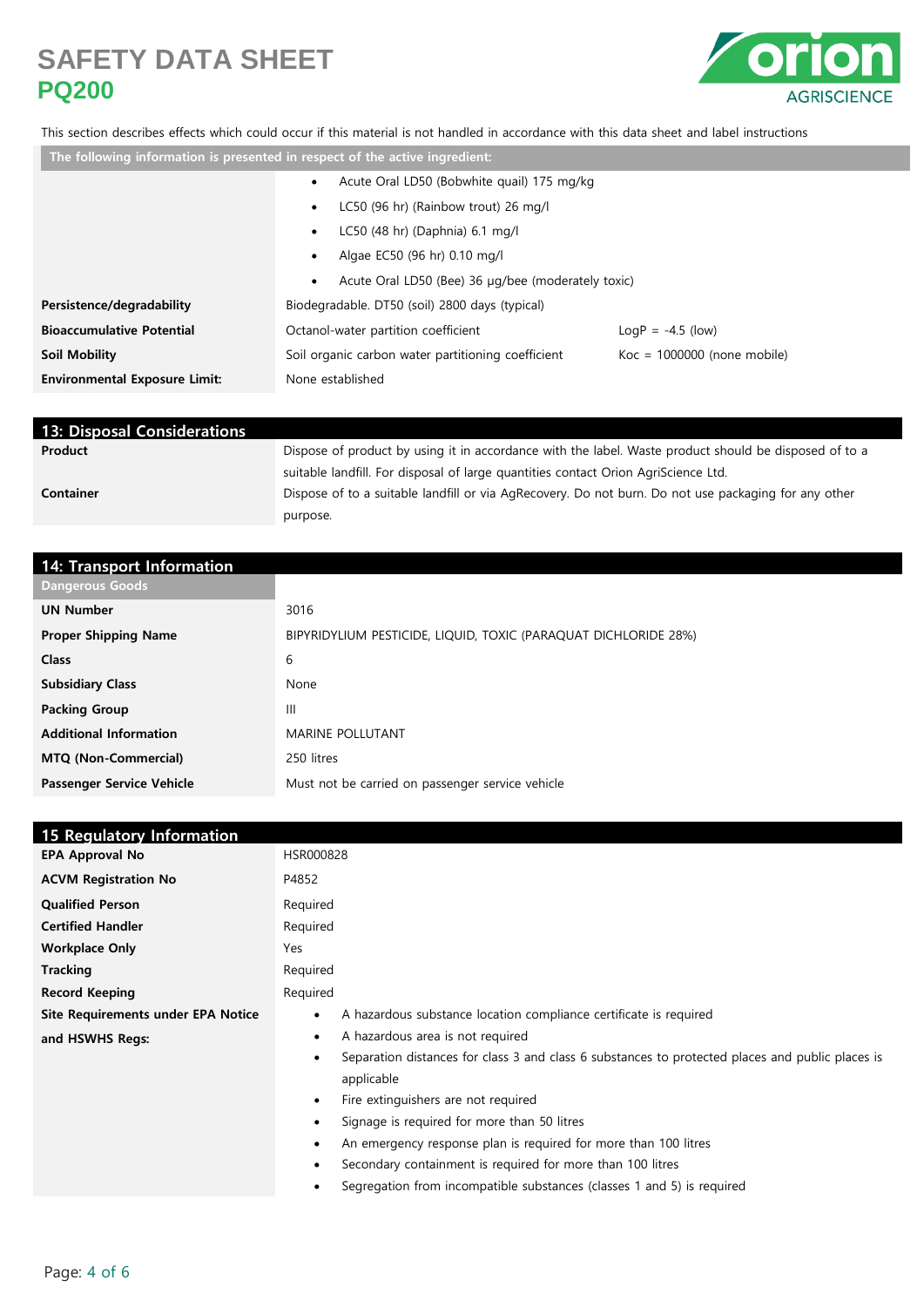

Additional Requirements Responsible Handling Information is available at [www.orionagriscience.co.nz](http://www.orionagriscience.co.nz/) and this information should be read and understood before use. Maximum single application rate: 3 L/ha. Maximum annual application rate: 3L/ha. This product must only be used for agricultural or biosecurity purposes. Do not apply when wind speeds are less than 3 km/h or more than 20 km/h. Application must be by a coarse quality spray for ground-based application, and coarse to very coarse droplets for aerial application - as classified by the American Society of Agricultural & Biological Engineers (ASABE) droplet size classification scheme (American National Standard ANSI/ASABE S572.1). Do not transfer this product into food or drinks containers, or into unlabeled containers. Refer to NZS 8409:2004 'Management of Agrichemicals', and relevant local and regional council plans.

Downwind Buffer Zones:

|        | Aquatic Area  |                 | Non-target plants |              | Non-target plants |                 |
|--------|---------------|-----------------|-------------------|--------------|-------------------|-----------------|
|        |               |                 | (non-threatened)  |              | (threatened)      |                 |
|        | $\leq$ 2 L/ha | >2 - ≤3 L/ha    | $\leq$ 2 L/ha     | >2 - ≤3 L/ha | $\leq$ 2 L/ha     | >2 - ≤3 L/ha    |
| Ground | Nil           | 5 <sub>m</sub>  | Nil               | 5 m          | 5 m               | 5 m             |
| Aerial | 5 m           | 15 <sub>m</sub> | 40 m              | 40 m         | 60 <sub>m</sub>   | $100 \text{ m}$ |

| 16: Other Information               |                                                                                                            |
|-------------------------------------|------------------------------------------------------------------------------------------------------------|
| Glossary                            |                                                                                                            |
| <b>ADE</b>                          | Acceptable Daily Exposure - A daily dose, received via any route, below which no adverse effects are       |
|                                     | expected over a lifetime of exposure                                                                       |
| <b>ACVM</b>                         | Agricultural Compounds and Veterinary Medicines group of the Ministry of Primary Industries                |
| <b>Agricultural Purposes</b>        | Includes use for agricultural and production horticulture purposes, but does not include use for forestry  |
|                                     | plantation or biosecurity purposes. Production horticulture includes commercial cropping systems and       |
|                                     | commercial ornamental horticulture production, but excludes amenity horticulture in publicly accessible    |
|                                     | areas or horticulture areas which would otherwise be considered domestic properties. This definition of    |
|                                     | agricultural purposes also includes commercial forestry nurseries.                                         |
| <b>Biosecurity Purposes</b>         | Use for operations carried out under the Biosecurity Act 1993, for which permission under S95A must be     |
|                                     | obtained                                                                                                   |
| Cat.                                | GHS category                                                                                               |
| Ceiling                             | A concentration that should not be exceeded at any time during any part of the working day                 |
| <b>Certified Handler</b>            | A qualification issued by a Compliance Certifier to handle and use particularly toxic substances (6.1A and |
|                                     | 6.1B)                                                                                                      |
| <b>DT50</b>                         | Time (days) for 50% reduction in concentration                                                             |
| <b>EC50</b>                         | Concentration required to produce an effect in 50% of organisms                                            |
| <b>Environmental Exposure Limit</b> | Maximum concentration limit of a substance in an environmental medium, e.g., water, soil.                  |
| <b>EPA Notice</b>                   | Hazardous Property Controls Notice 2017                                                                    |
| <b>ERP Guide</b>                    | Dangerous Goods - Initial Emergency Response Guide SNZ HB 76:2008                                          |
| <b>GHS</b>                          | Globally harmonized system of classification and labelling of chemicals                                    |
| <b>Hazardous Substance Location</b> | For locations storing hazard substances of certain classes above threshold quantities                      |
| <b>Compliance Certificate</b>       |                                                                                                            |
| <b>Hazardous Area</b>               | A designated area designed for the presence of flammable substances - Refer AS/NZS 60079.10.1:2009         |
| <b>HAZCHEM Code</b>                 | Emergency action code for emergency services                                                               |
| <b>HSWHS Regs</b>                   | Health and Safety at Work (Hazardous Substances) Regulations 2017                                          |
| <b>LC50</b>                         | Concentration that will kill 50% of organisms                                                              |
| LD50                                | Dose that will kill 50% or organisms                                                                       |
| <b>MTQ</b>                          | Maximum Transport Quantity. The maximum amount of dangerous goods that can be transported by road          |
|                                     | by the user                                                                                                |